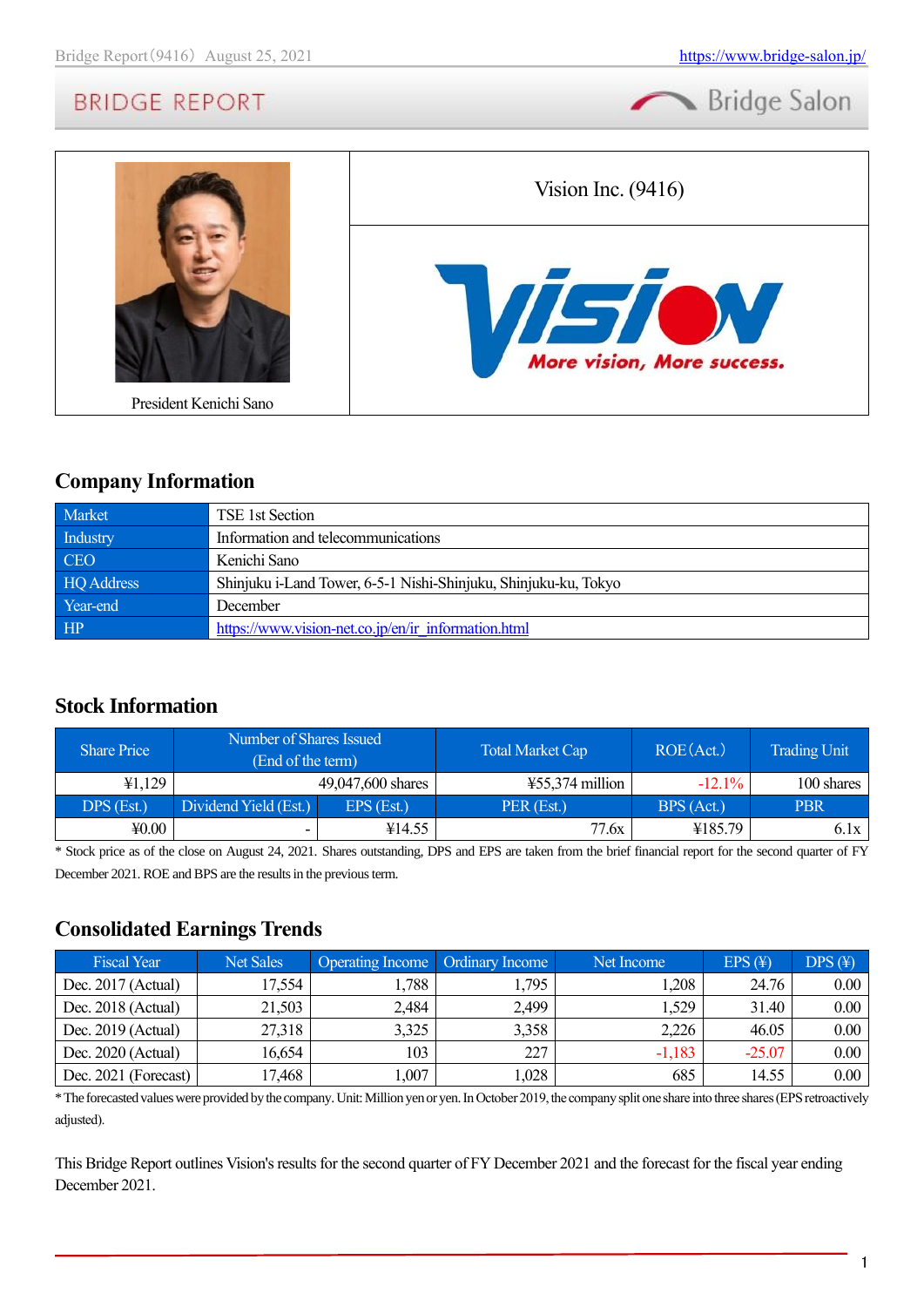



### **Table of Contents**

#### [Key Points](#page-1-0)

- 1.[Company Overview](#page-2-0)
- [2. The Second Quarter of Fiscal Year Ending December 2021 Earnings Results](#page-4-0)
- 3.[Fiscal Year Ending December 2021 Earnings Forecasts](#page-8-0)
- [4. Growth strategy considering the post-pandemic world](#page-10-0)
- 5.[Conclusions](#page-12-0)
- [<Reference1: Initiatives for ESG](#page-13-0)・SDGs>
- [<Reference2: Regarding corporate governance>](#page-14-0)

### <span id="page-1-0"></span>**Key Points**

- ⚫ **The sales in the second quarter of the fiscal year ending Dec. 2021 declined 10.2% year on year to 8,644 million yen. Although the company actively met various needs for use of mobile Wi-Fi routers, sales declined due to having almost no overseas travelers from January to June of 2021, while from January to February of the previous year, there were sales from outbound and inbound travelers before the spread of the novel coronavirus infection. The Information and Communications Service Business saw an increase in sales due to changes in the business structure (increase in sales of goods: mobile communication equipment, office automation equipment, etc.), as well as strong sales of mobile communication equipment (for telework applications, switching to smartphones, etc.). Operating income was 654 million yen, returning to profitability from a loss of 15 million yen in the same period in the previous term. In addition to a decrease in the cost of sales due to a decrease in overseas communication costs (pay-as-you-go contracts that charge users according to the use of communications services), depreciation of rental assets (Wi-Fi routers), and a decrease in costs for outsourcing to partners due to a decrease in the number of overseas travelers, there was a decrease in SG&A expenses such as costs that are tied directly to sales including labor costs, advertising costs including listing fees, packing and transportation costs, and travel expenses. Profit exceeded the initial forecasts because the decline in sales was not as large as expected and SG&A expenses were reduced.**
- ⚫ **The company announced its full-year earnings forecasts for the fiscal year ending Dec. 2021, which had been undecided. Sales are expected to increase 4.9% year on year to 17,468 million yen, and operating income is projected to increase 869.6% year on year to 1,007 million yen. The situation of the novel coronavirus (including mutated strains) in various countries, the status of vaccination and its effects, the impact on the business activities of companies and stores, and the status of overseas travel with vaccine passports are expected to remain uncertain. The company plans to improve its earnings and profit margins through flexible business operations amid the novel coronavirus pandemic, while aggressively developing new businesses and services (including the improvement of convenience) in anticipation of the post-pandemic period, to achieve growth that exceeds the growth potential before the spread of the novel coronavirus.**
- ⚫ **The Global WiFi Business seems to be firmly in the black on a quarterly basis. The number of subscriptions and usage for Global WiFi for Biz, a standby type Wi-Fi router rental service for corporations, have been increasing due to the growing use of the service for telework. Although the state of emergency has been extended again until September 12, the company has always been aware that the severe and uncertain business environment will continue this term, and it is actively working to capture demand in the wake of the novel coronavirus crisis.**
- While it may take some time for the company to achieve full-fledged growth again through the recovery of travel, we will **be watching the company's progress in building a stable business foundation through the expansion of its business portfolio, including the strengthening and launch of medium to long-term stable businesses such as the strengthening of its own monthly service and the new electricity service Vision Denki, and the launch of the Glamping Business, in which the company already has expertise.**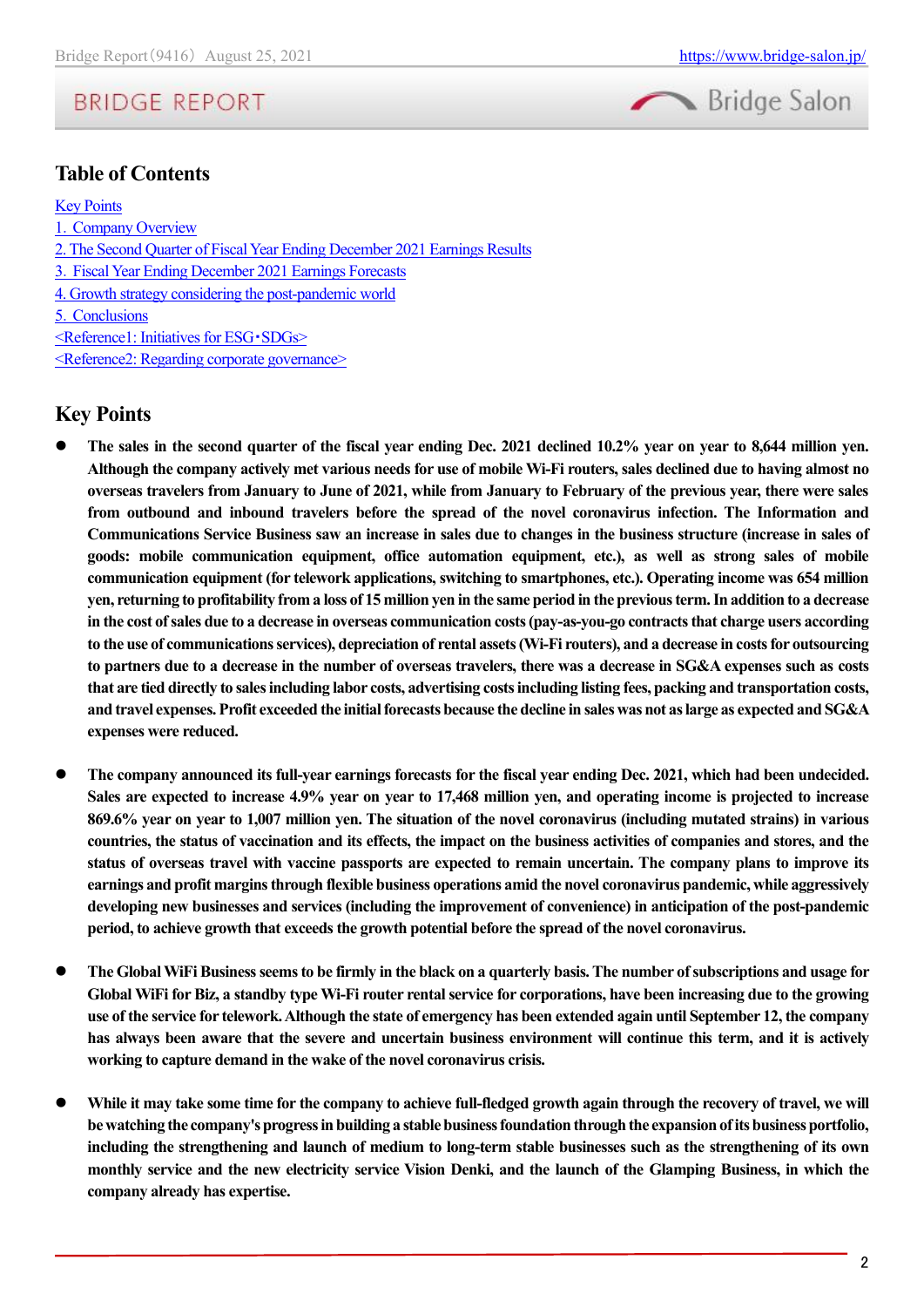

### <span id="page-2-0"></span>**1. Company Overview**

Under the management philosophy of "Contributing to the Information and Communications Revolution," Vision conducts the Global WiFi business, which leases the personal Wi-Fi (wireless LAN) routers which can be used in over 200 countries and regions on a flatrate basis, and as an Information and Communications Service distributor, it also provides Information and Communications Service business of arranging telecommunications infrastructure and office equipment necessary for business activities, such as fixed-line telecommunications, mobile telecommunications, broadband etc.

The company forms a group with its 18 consolidated subsidiaries, both inside and outside Japan. Of those, the 6 based in Japan are Members Net Inc. (which conducts the business of charging agency, fixed-line telephone service subscription agency, etc.) and Best Link Inc. (which carries out the business of broadband service subscription agency), etc. There are 12 overseas subsidiaries that operate as overseas hubs for the Global WiFi service in South Korea, Singapore, UK, Hong Kong, Hawaii, Taiwan, China (Shanghai), France, Italy, California and New Caledonia; there is also a local subsidiary in Vietnam, which is an offshore hub for database construction and system development.

#### 【**Vision Group's management philosophy – Contributing to the Information and Communications Revolution in the world**】

We will actively promote the Information and Communications Revolution in the world, bring innovations to an individual's lifestyle and the company's business style, and contribute to the advancement of humanity and society by continuing to be an distributor that effectively and efficiently connects the client companies with end users and makes sure that its employee's unlimited ambition, dreams and thoughts are contributing to the stakeholders, without compromising nor ever forgetting the venture spirit and add to the progress of the human race and the society.

### **Business Description**

#### **Global WiFi Business**

The company offers services including "Global WiFi" (a Wi-Fi router rental service that allows people traveling overseas to use local internet services at a competitive rate through its partnerships with the overseas operators) and "NINJA WiFi" (a Wi-Fi router rental service for overseas visitors to Japan, etc.), while also engaging in services for the travelers between foreign countries in overseas bases (South Korea, Taiwan and California).

The term-end number of leased Wi-Fi routers that are equipped with the next-generation telecommunication technology (Cloud WiFi) capable of managing Subscriber Identity Modules (SIMs) on the cloud accounts for over 90% of all leased devices (Depending on telecommunication carriers, some countries are not supported, thus the company has almost reached the upper limit).



(From the reference material of the company)

Advantages (1) Affordable fixed-rate system, (2) the most comprehensive area coverage, (3) comfort, (4) safety/security, and (5) substantial support bases and corporate sales capabilities  $\Rightarrow$  One of the largest customer bases in the industry

The advantages of "Global WiFi" and "NINJA WiFi" include the following: (1) cost benefits of up to 89.9% (the rental fee per day is 300 yen at the minimum, depending on the travel destination) compared to the overseas fixed-rate packet plans offered by other Japanese mobile carriers, (2) the industry's most comprehensive coverage of over 200 countries and regions, (3) high-speed telecommunications services through partnerships with telecommunication operators all over the world, (4) available at 24 hours a day, 365 days a year, at 47 bases worldwide, and (5) the industry's largest number of available spots at airport counters.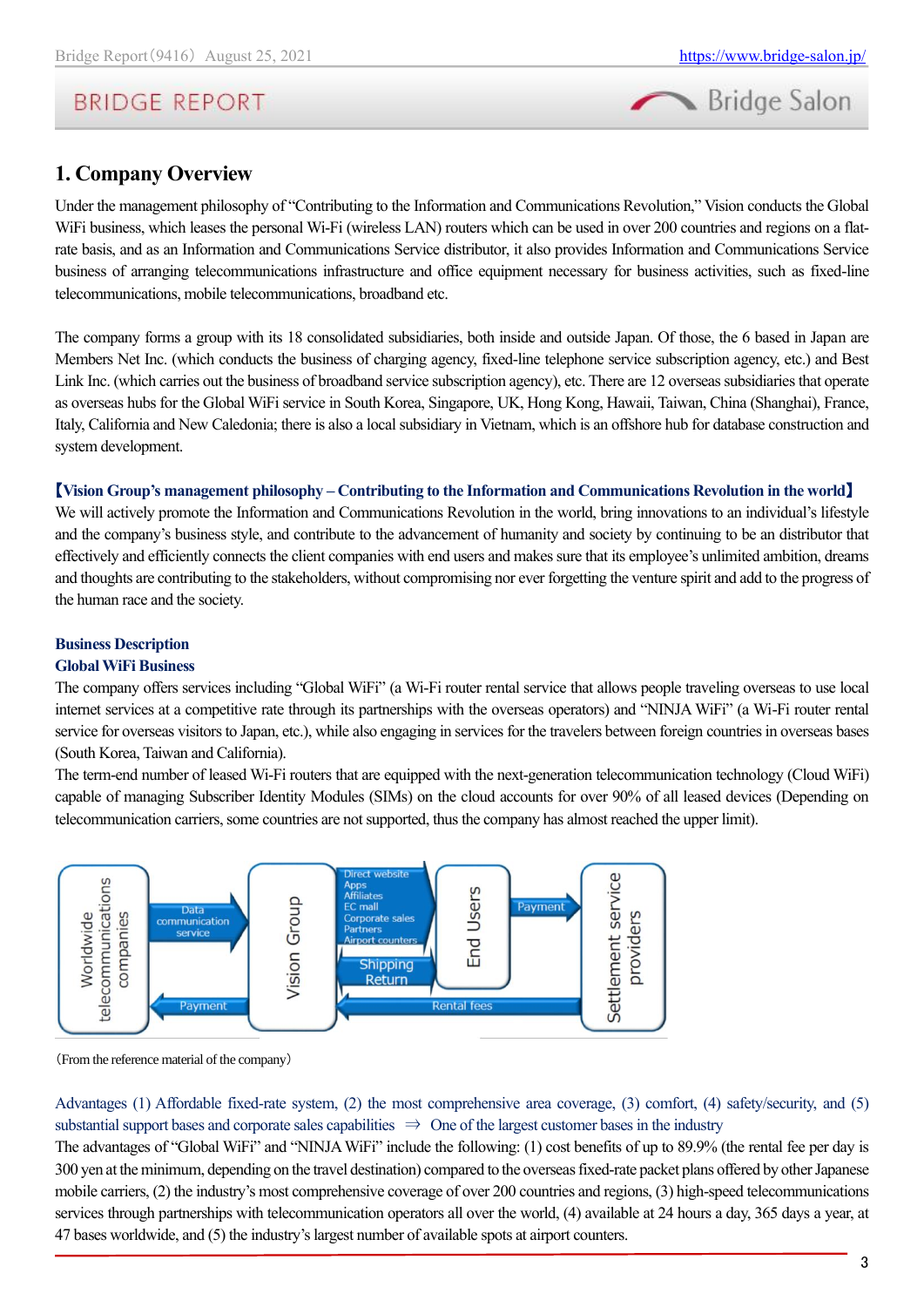# **BRIDGE REPORT**

Furthermore, from the business perspective, another advantageous point is the fact that use by corporations, through which stable demand can be expected, has accounted for about 30%~40% in this business segment. As a result, the company has secured a great number of users, which is one of the largest market shares in the industry.

#### The store digitalization strategy and establishment of the super last-minute online order receipt system

The company is proceeding with the strategy of making stores digitalized by (1) installing automatic delivery lockers (Smart Pickup), (2) adopting self-registration KIOSK terminals with multilingual support and payment settlement functions (Smart Entry), and (3) the QR code-based reception counter that features immediate customer identification (Smart Check), while expanding the number of manned counters in Japan. The company aims to evolve its stores to ones that can be used by Japanese tourists travelling abroad and foreign tourists visiting Japan, more conveniently, more comfortably, and with greater peace of mind, as well as strengthen its efforts toward the increase of routers on lease (number of routers delivered) and increase of optional services (such as insurance services and accessories).



(From the reference material of the company)

In addition to strengthening the contact point with users, the store digitalization will make it possible to optimize the level of services according to user needs (reducing the waiting time for repeat users who do not require explanations while making airport staff deal with users who need it). As it is difficult to expand and install more airport counters, the company is planning to increase Smart Pickup lockers, which will save labor, and improve throughput and reduce costs by utilizing the limited space effectively.

Furthermore, the combination of the store digitalization strategy, Cloud WiFi, and the customer database has established a "super lastminute online order receipt system," enabling the company to provide services for customers who are about to depart (the system has made it possible for the company to cope expeditiously with online application submitted right in front of airport counters by linking it with the database).



4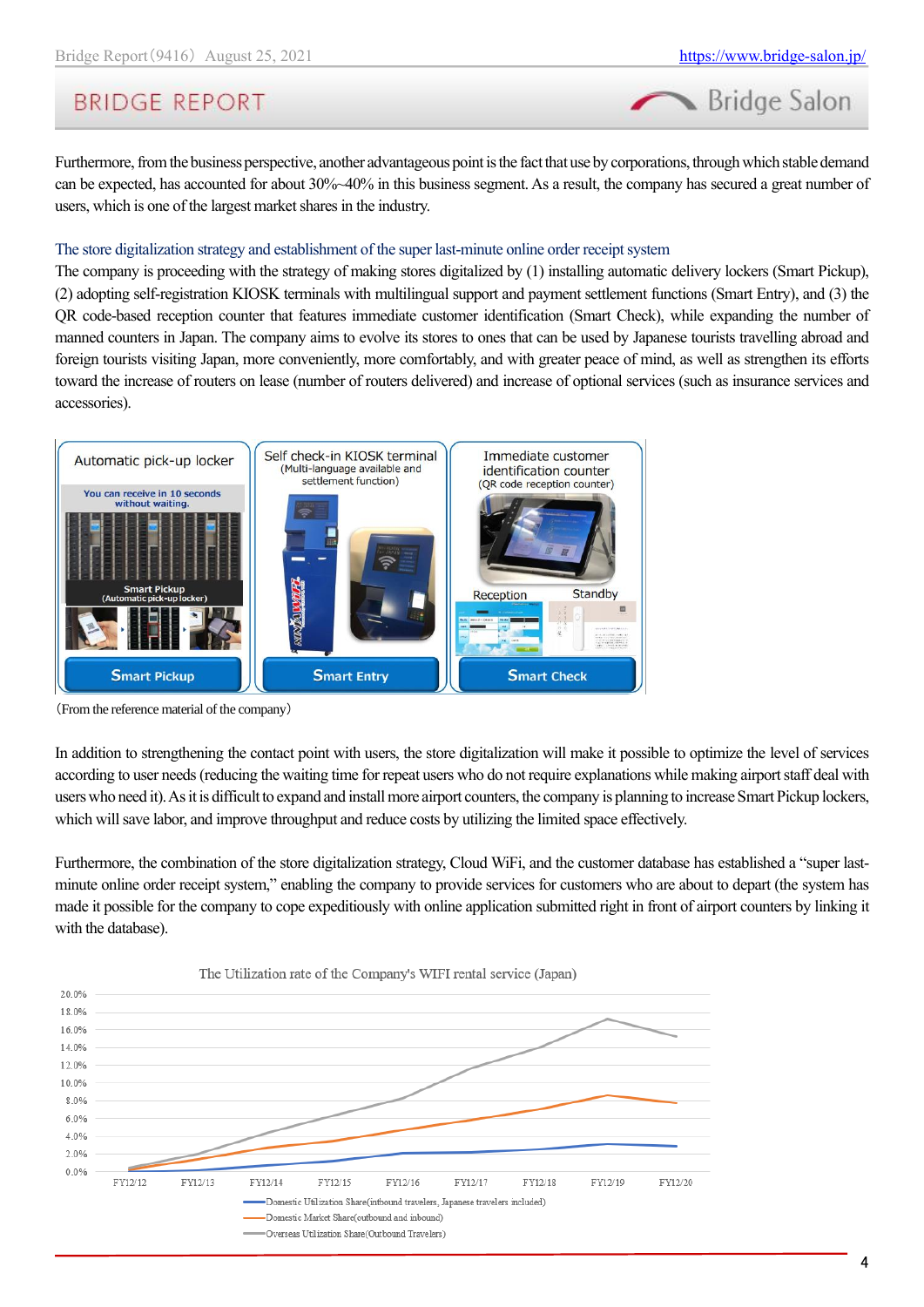# **BRIDGE REPORT**

Although demand for both inbound and outbound services have disappeared due to the spread of the novel coronavirus, the company is aggressively expanding sales of the domestic plan option of its standby type service for corporations, Global WiFi for Biz, to meet the growing demand for telework.

At the moment, corporate employees' overseas travel is stagnant, but the company is strengthening its relationships with corporate clients to gain a competitive advantage when travel recovers.

#### **Information and Communications Service Business**

With Best Link Inc., a consolidated subsidiary, at its core, the group offers services aimed mainly at newly established corporations, venture businesses and multi-store development enterprises such as food-service chains, from its 12 offices nationwide and in cooperation with its partner companies. The services include subscription agency operations for various telecommunications services such as business phones, agency operations of arranging lines for landline telephones, subscribertelephones, and NTT Hikari telephones, corporate mobile phones, broadband lines, sales and maintenance of mobile telecommunication devices, OA equipment and security products (UTM), etc., designing websites, and agency operations for new power services targeting enterprises.

The company has advantages in prospecting for corporations newly established (within 6 months), one of its major targets, and it is estimated, according to the data by the Ministry of Justice (the number of newly registered companies was 118,999 in Japan in 2020), that the company has conducted transactions with around one in every 10 corporations newly founded in Japan. These advantageous points are backed by the company's strong power to attract customers through its unique online marketing (Internet media strategy), through which the company maximizes running yield (recurring revenue-type business) and conducts additional sales with high productivity (up/cross selling) through the Customer Relationship Management (CRM; customer relationship and ongoing transactions) strategy.

For example, the company receives commission from operators for telephone line arrangements unless contracts for the service are cancelled, and it can earn maintenance fees for multifunction photocopiers on a continuous basis. Moreover, the follow-up service by its customer loyalty team has enabled the company to establish a recurring revenue-type business model, in which earnings are accumulated by taking in demand for lines and equipment that increases with customers' business growth, and providing optimal services according to customers' growth stage (additional sales with high productivity through up/cross selling). The company will evolve its recurring revenue-type business model while expanding the target customer from enterprises with growth potential to ones in the growth stage.

### <span id="page-4-0"></span>**2. The Second Quarter of Fiscal Year Ending December 2021 Earnings Results**

| 2-1 Consolidated Business Results |                |                   |                |                   |           |                                   |  |  |  |  |
|-----------------------------------|----------------|-------------------|----------------|-------------------|-----------|-----------------------------------|--|--|--|--|
|                                   | 2Q of FY 12/20 | Ratio to<br>sales | 2Q of FY 12/21 | Ratio to<br>sales | YoY       | Compared with<br>revised forecast |  |  |  |  |
| <b>Sales</b>                      | 9,630          | $100.0\%$         | 8,644          | 100.0%            | $-10.2\%$ | $+6.1%$                           |  |  |  |  |
| Gross profit                      | 4,822          | 50.1%             | 4,505          | 52.1%             | $-6.6%$   | $+1.4%$                           |  |  |  |  |
| SG&A expenses                     | 4,837          | 50.2%             | 3,851          | 44.5%             | $-20.4%$  | $-2.2%$                           |  |  |  |  |
| Operating income                  | $-15$          |                   | 654            | 7.6%              |           | $+29.1%$                          |  |  |  |  |
| Ordinary income                   | 66             | $0.7\%$           | 680            | 7.9%              | $+922.1%$ | $+28.0%$                          |  |  |  |  |

### **2-1 Consolidated Business Results**

Ouarterly net income  $\begin{vmatrix} -1.352 & -1.352 & -1.355 \end{vmatrix}$   $\begin{vmatrix} 455 & 5.3\% & -1.35\% & -1.352 \end{vmatrix}$   $\begin{vmatrix} +21.3\% & -1.35\% & -1.35\% & -1.352 \end{vmatrix}$ \*Unit: ¥mn The Quarterly net profit is the quarterly profit attributable to owners of the parent company. The revised forecast was announced in May 2021.

### **Sales declined but moved to black. Profit exceeded the revised forecasts**

Sales fell 10.2% year on year to 8,644 million yen.

Although the company actively met various needs for use of mobile Wi-Fi routers, sales declined due to having almost no overseas travelers from January to June of 2021, while from January to February of the previous year, there were sales from outbound and inbound travelers before the spread of the novel coronavirus infection.

The Information and Communications Service business saw an increase in sales due to changes in the business structure (increase in sales of goods: mobile communication equipment, office automation equipment, etc.), as well as strong sales of mobile communication equipment (for telework applications, switching to smartphones, etc.).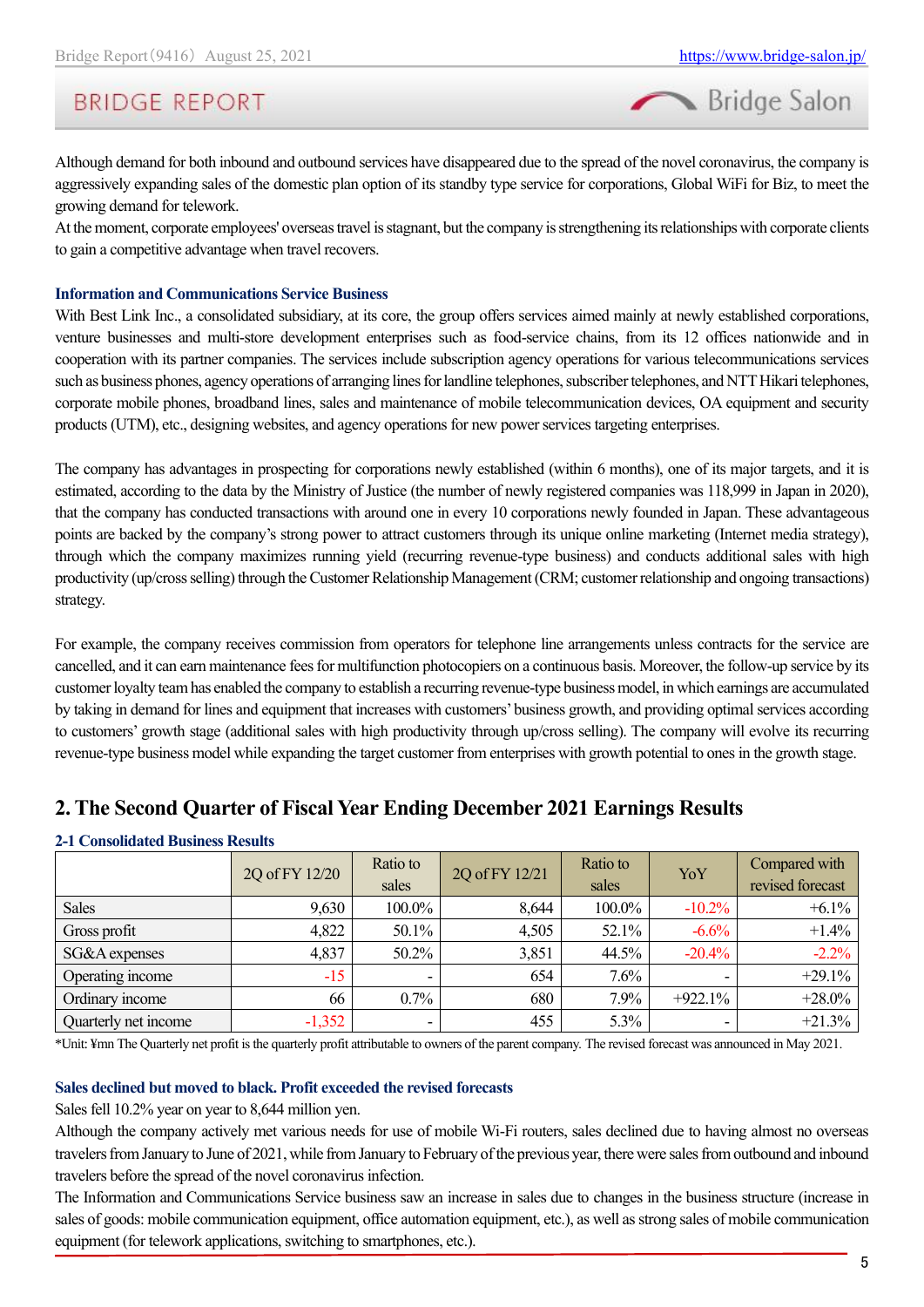

Operating income was 654 million yen, returning to profitability from a loss of 15 million yen in the same period in the previous term. In addition to a decrease in the cost of sales due to a decrease in overseas communication costs (pay-as-you-go contracts that charge users according to the use of communications services), depreciation of rental assets (Wi-Fi routers), and a decrease in costs for outsourcing to partners due to a decrease in the number of overseas travelers, there was a decrease in SG&A expenses such as costs that are tied directly to sales including labor costs, advertising costs including listing fees, packing and transportation costs, and travel expenses.

Profit exceeded the initial forecasts because the decline in sales was not as large as expected and SG&A expenses were reduced.

|                     | $19/12-$<br>1Q | 2Q    | 3Q    | 4Q    | $20/12 -$<br>1Q | 2Q       | 3Q    | 4Q    | $21/12-$<br>1Q | 2Q    | 3Q | 4Q |
|---------------------|----------------|-------|-------|-------|-----------------|----------|-------|-------|----------------|-------|----|----|
| <b>Sales</b>        | 6,470          | 6,467 | 7,610 | 6,770 | 5,989           | 3,641    | 3,477 | 3,546 | 3,938          | 4,706 |    |    |
| Gross profit        | 3,797          | 3,698 | 4,474 | 3,719 | 3,252           | 1,569    | 2,001 | 1,969 | 2,176          | 2,328 |    |    |
| SG&A                | 2,817          | 2,988 | 3,194 | 3,364 | 2,764           | 2,072    | 1,928 | 1,923 | 1,890          | 1,960 |    |    |
| expenses            |                |       |       |       |                 |          |       |       |                |       |    |    |
| Operating           | 980            | 710   | 1,280 | 354   | 488             | $-503$   | 73    | 45    | 285            | 368   |    |    |
| income              |                |       |       |       |                 |          |       |       |                |       |    |    |
| Ordinary            | 980            | 692   | 1,338 | 346   | 496             | $-429$   | 101   | 60    | 313            | 367   |    |    |
| income              |                |       |       |       |                 |          |       |       |                |       |    |    |
| Quarterly net       | 669            | 406   | 911   | 239   | 116             | $-1,468$ | 124   | 42    | 232            | 223   |    |    |
| income              |                |       |       |       |                 |          |       |       |                |       |    |    |
| <b>Gross Profit</b> | 58.7%          | 57.2% | 58.8% | 54.9% | 54.3%           | 43.1%    | 57.6% | 55.5% | 55.3%          | 49.5% |    |    |
| Margin              |                |       |       |       |                 |          |       |       |                |       |    |    |
| SG&A ratio          | 43.6%          | 46.2% | 42.0% | 49.7% | 46.2%           | 56.9%    | 55.4% | 54.2% | 48.0%          | 41.7% |    |    |
| Operating           | 15.1%          | 11.0% | 16.8% | 5.2%  | 8.1%            | $-13.8%$ | 2.1%  | 1.3%  | 7.3%           | 7.8%  |    |    |
| income ratio        |                |       |       |       |                 |          |       |       |                |       |    |    |

#### **Quarterly business results**

\*Unit: ¥mn

Even on a quarterly basis, sales increased year on year and the company moved into the black. Operating income margin also increased as the Global WiFi Business turned profitable.

#### **2-2 Trends by segment**

|                                        | 2Q of FY<br>12/20 | Composition<br>Ratio     | 2Q of FY<br>12/21 | Composition<br>Ratio · Profit<br>Ratio | YoY      | Compared<br>with<br>revised<br>forecast |
|----------------------------------------|-------------------|--------------------------|-------------------|----------------------------------------|----------|-----------------------------------------|
| Global WiFi                            | 4,634             | 48.1%                    | 3,865             | 44.7%                                  | $-16.6%$ | $+14.3%$                                |
| Information and Communications Service | 4,518             | 46.9%                    | 4,654             | 53.8%                                  | $+3.0%$  | $+1.0\%$                                |
| Others                                 | 478               | $5.0\%$                  | 124               | $1.4\%$                                | $-73.9%$ | $-22.1%$                                |
| <b>Consolidated Sales</b>              | 9,630             | 100.0%                   | 8,644             | 100.0%                                 | $-10.2%$ | $+6.1\%$                                |
| Global WiFi                            | $-20$             |                          | 380               | 9.8%                                   |          |                                         |
| Information and Communications Service | 817               | 18.1%                    | 777               | 16.7%                                  | $-4.8%$  |                                         |
| Others                                 | $-306$            | ۰                        | $-40$             |                                        |          |                                         |
| Adjustments                            | $-504$            | $\overline{\phantom{a}}$ | $-463$            |                                        |          |                                         |
| <b>Consolidated Operating Income</b>   | $-15$             | Ξ.                       | 654               | 7.6%                                   |          |                                         |

\*Unit: ¥mn. Sales represents sales to external customers. The revised forecast was announced in May2021.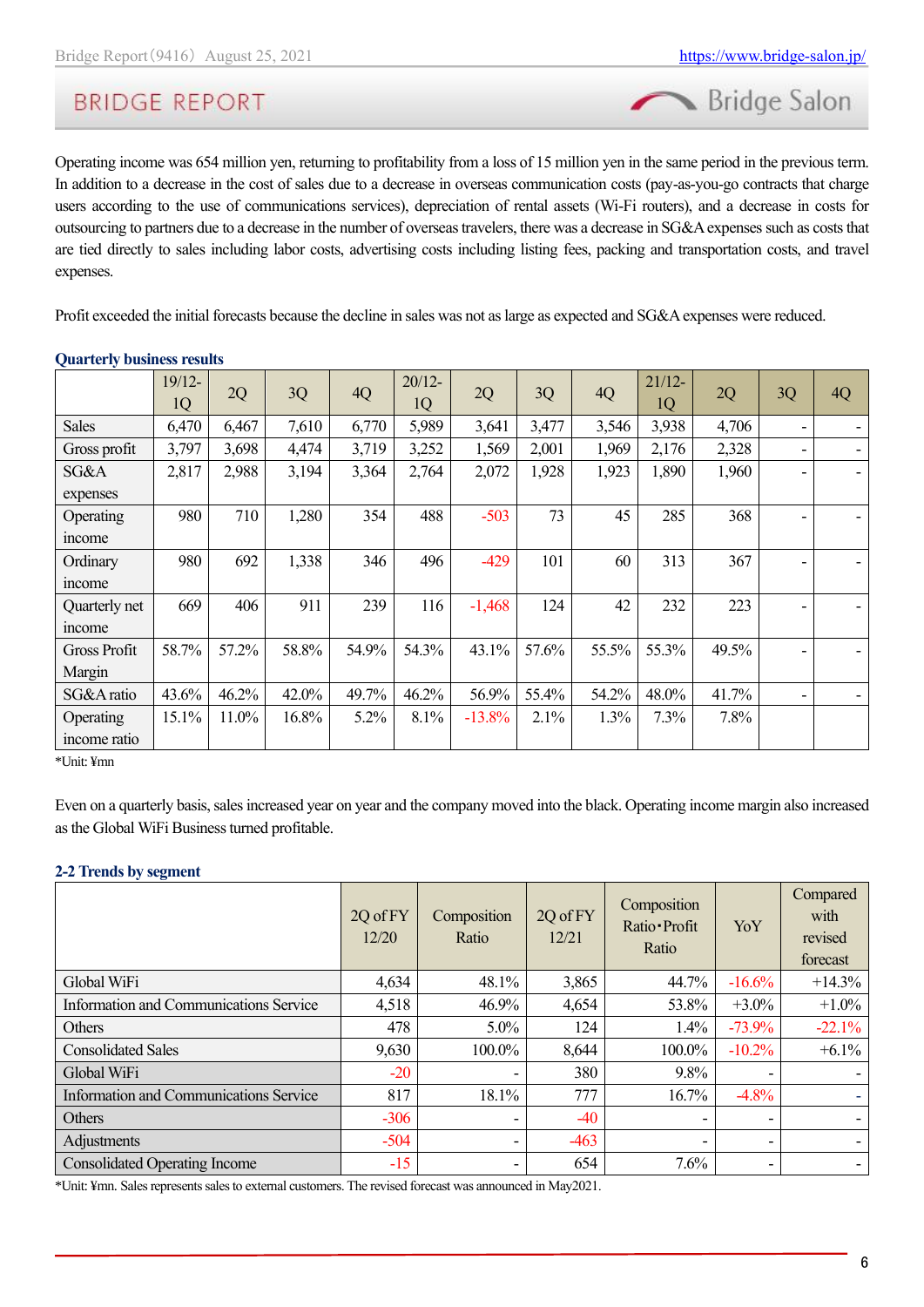

|                               | $19/12-$<br>1Q | 2Q     | 3Q     | 4Q     | $20/12-$<br>1Q | 2Q     | 3Q     | 4Q     | $21/12-$<br>1Q | 2Q     | 3Q | 4Q |
|-------------------------------|----------------|--------|--------|--------|----------------|--------|--------|--------|----------------|--------|----|----|
| Global WiFi                   | 4,075          | 4,109  | 5,084  | 4,462  | 3,347          | 1,286  | 1,272  | 1,371  | 1,515          | 2,349  | ۰  |    |
| Information and               | 2,302          | 2,206  | 2,330  | 2,115  | 2,514          | 2,003  | 2,145  | 2,133  | 2,357          | 2,297  | ۰  |    |
| <b>Communications Service</b> |                |        |        |        |                |        |        |        |                |        |    |    |
| <b>Others</b>                 | 92             | 151    | 194    | 192    | 126            | 351    | 59     | 41     | 65             | 59     | ۰  |    |
| <b>Consolidated Sales</b>     | 6,470          | 6,467  | 7,610  | 6,770  | 5,989          | 3,641  | 3,477  | 3,546  | 3,938          | 4,706  | ۰  |    |
| Global WiFi                   | 871            | 724    | 1,274  | 430    | 326            | $-347$ | $-27$  | $-42$  | 117            | 262    | ۰  |    |
| Information and               | 482            | 350    | 342    | 188    | 517            | 299    | 367    | 335    | 410            | 367    | ۰  |    |
| <b>Communications Service</b> |                |        |        |        |                |        |        |        |                |        |    |    |
| <b>Others</b>                 | $-86$          | $-70$  | $-61$  | $-47$  | $-91$          | $-214$ | -49    | $-36$  | $-17$          | $-22$  | ۰  |    |
| Adjustments                   | $-286$         | $-293$ | $-275$ | $-217$ | $-264$         | $-240$ | $-217$ | $-210$ | $-224$         | $-239$ | ۰  |    |
| Consolidated                  | 980            | 710    | 1,280  | 354    | 488            | $-503$ | 73     | 45     | 285            | 368    |    |    |
| <b>Operating Income</b>       |                |        |        |        |                |        |        |        |                |        |    |    |

\*Unit: ¥mn. Sales represents sales to external customers.

#### **Global WiFi Business**

Sales decreased year on year and this business moved into the black. Sales exceeded the revised forecast.

Following the re-issuance of the state of emergency declaration, sales of Global WiFi for Biz, the standby type service for corporate clients were strong, and in addition to the needs from teleworkers, lecturers of online classes and training, and local governments (boards of education, etc.) based on the GIGA school concept, the company met various usage needs (such as a substitute for moving, hospitalization, business trip, combined usage with home line, and at various events) by making the most of its experience and knowledge in the Wi-Fi router rental business in Japan since 2010. In addition, the company was newly commissioned to perform application verification work, which is part of the waterfront counter measure conducted by the airport quarantine station.

Sales and profit increased from the previous term. Monthly operating income has been in the black since December 2020, and the recovery trend is picking up

#### **Information and Communications Service Business**

Sales increased and profit decreased. Sales were almost in line with the revised forecast.

While sales increased due to changes in the business structure (increase in sales of physical products: mobile communication equipment, office automation equipment, etc.), profit decreased due to a decrease in the unit price of outsourced service commissions (agency commissions) caused by the sharp rise in electricity retail prices, as well as the strengthening of sales of in-house (monthly subscription) services.

The revenue base (recurring revenue), i.e., subscription revenue and in-house services (monthly subscription), is increasing.

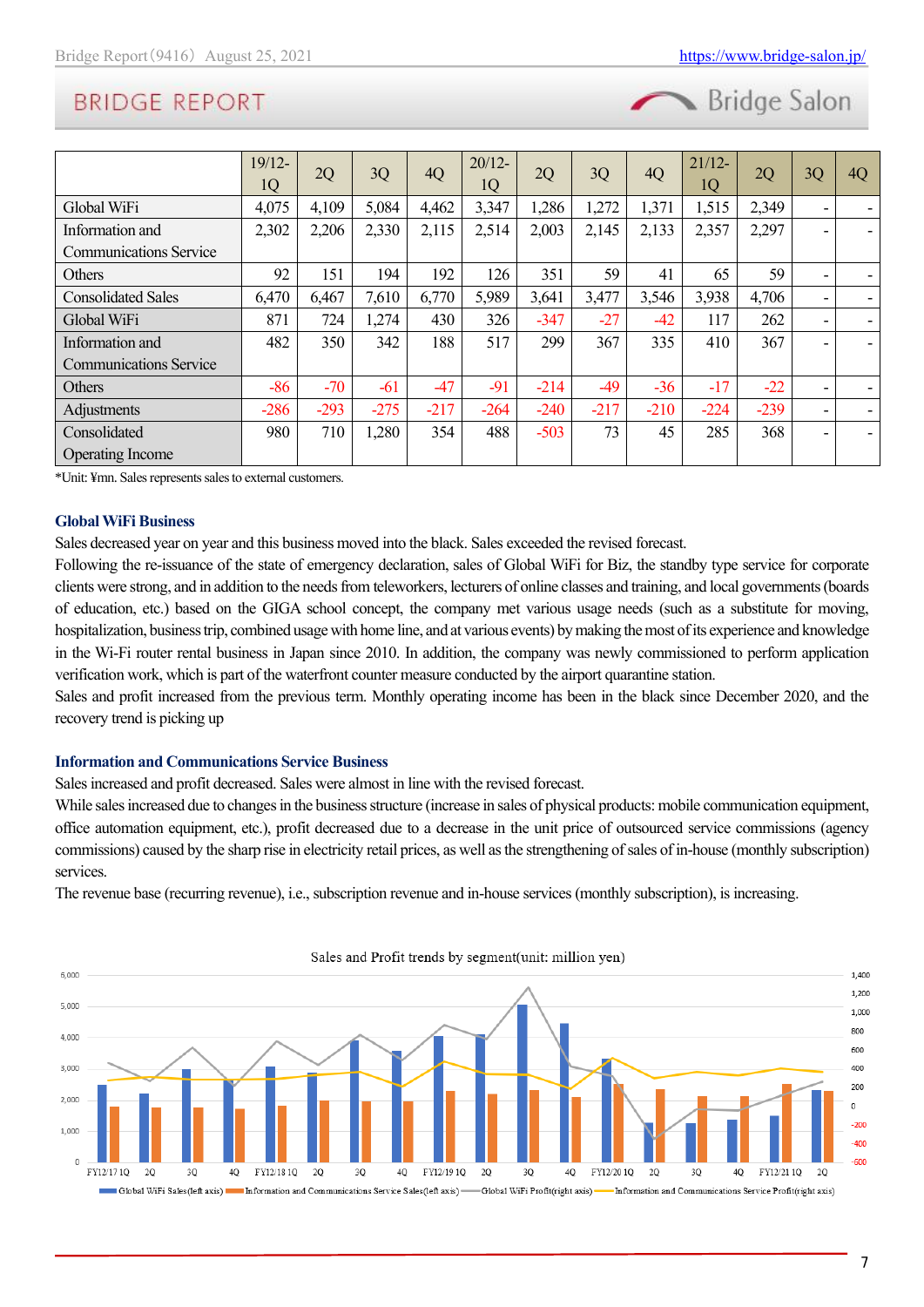

#### **2-3 Financial Condition and Cash Flow**

|                         | <b>December</b> | June   | Increase/ |                                 | December | June   | Increase/ |
|-------------------------|-----------------|--------|-----------|---------------------------------|----------|--------|-----------|
|                         | 2020            | 2021   | decrease  |                                 | 2020     | 2021   | decrease  |
| Current assets          | 8,872           | 9,868  | $+995$    | Current liabilities             | 2,507    | 2,918  | $+410$    |
| Cash and deposits       | 6,650           | 7,142  | $+491$    | Trade payables                  | 716      | 846    | $+129$    |
| Trade receivables       | 1,428           | 2,034  | $+605$    | Provision for bonuses           | 159      | 188    | $+29$     |
| Noncurrent assets       | 2,440           | 2,332  | $-108$    | Noncurrent liabilities          | 36       | 28     | $-7$      |
| Property, plant and     | 342             | 384    | $+41$     | <b>Total liabilities</b>        | 2,543    | 2,946  | $+402$    |
| equipment               |                 |        |           |                                 |          |        |           |
| Intangible fixed assets | 196             | 210    | $+14$     | Net assets                      | 8,769    | 9,253  | $+484$    |
| Investments and other   | 1,900           | 1,736  | $-164$    | Net retained earnings           | 6,359    | 6,815  | $+455$    |
| Total assets            | 11,313          | 12,200 | $+887$    | <b>Total liabilities Equity</b> | 11,313   | 12,200 | $+887$    |

\*Unit: ¥mn

Total assets increased 887 million yen from the end of the previous term to 12.2 billion yen due to increases in cash and deposits and trade receivables.

Total liabilities increased 402 million yen from the end of the previous term to 2,946 million yen due to an increase in accounts payable. Net assets increased 484 million yen from the end of the previous term to 9,253 million yen due to an increase in retained earnings. Capital-to-asset ratio decreased 1.5 points from the end of the previous term to 75.8%.

#### ◎**Cash Flow**

|                                      | 2Q of FY 12/20 | 2Q of FY 12/21 | Increase/decrease |
|--------------------------------------|----------------|----------------|-------------------|
| Operating Cash Flow $(A)$            | $-1,150$       | 590            | $+1,740$          |
| Investing Cash Flow (B)              | -476           | $-134$         | $+342$            |
| Free Cash Flow $(A+B)$               | $-1,627$       | 455            | $+2,082$          |
| <b>Financing Cash Flow</b>           | $-1,006$       |                | $+1,012$          |
| Balance of cash and cash equivalents | 5,846          | 7,171          | $+1,324$          |

\*Unit: ¥mn

Operating CF and free CF turned positive due to the posting of quarterly net income before taxes. The cash position improved.

#### **2-4 Topics**

#### **(1) Launch of the new electric power service, Vision Denki**

In August 2021, the company launched Vision Denki, a new electricity service that helps reduce electricity costs.

(Background of the launch)

Since the deregulation of the power industry, the company has been working with retail electricity providers to help customers reduce their electricity bills by offering a subscription service in response to their comments that the tariff system is difficult to understand and remains expensive in the end.

Under such circumstances, the company considered that it would be able to provide more affordable and stable low-voltage electricity by becoming a direct retail electricity provider and offering its own rate plans. In addition, the company started providing this service because it is expected to be a stable source of revenues.

#### (Future prospects)

The impact on the company's business performance in the fiscal year ending Dec. 2021 was reflected in the August forecast: "Sales: -26 million yen, Operating income: -166 million yen" as the difference in sales and operating income assuming the same number of subscriptions are obtained with Vision Denki and the conventional subscription agency model.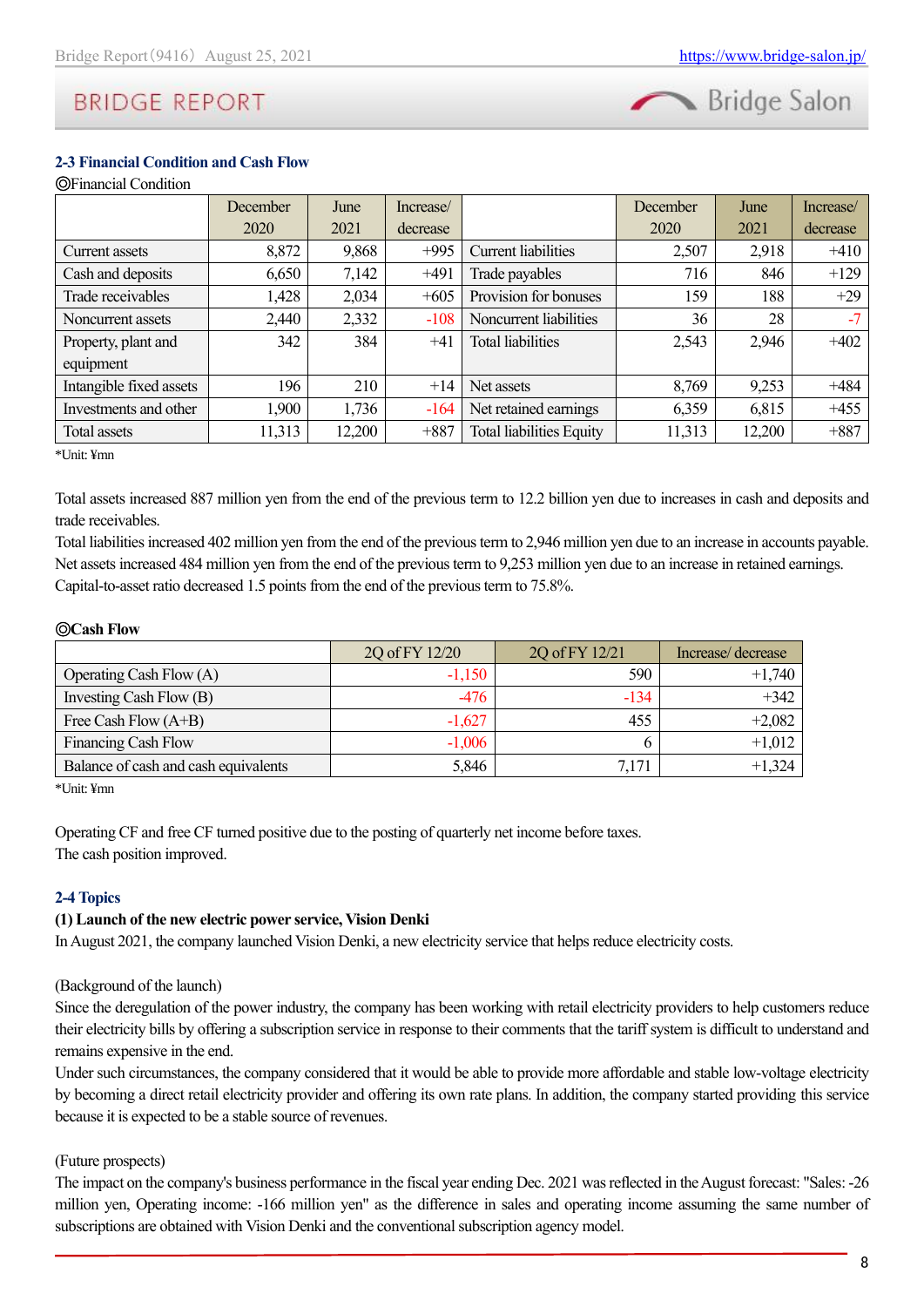Bridge Salon

The company will shift from a revenue model based on subscription agency services (number of contracts  $\times$  agency fee unit price) to a revenue model based on in-house services (directly acting as a retail electricity provider and providing electricity) (number of contracts × end-user electricity bills - electricity cost). During this shifting period, earnings will temporarily decrease compared to the current earnings from subscription agency services, but the company will work to build a stable earnings base over the long term that is not easily affected by the external environment.

The following table shows the trend of sales of Vision Denki, business profit, ARR (annual recurring revenue), and the number of contracts in force at the end of the term (estimated).

In addition to being a service that can be offered to all existing customers from the perspective of electricity use, the company believes that it will be a stable business over the medium to long term because it is not a service that requires frequent switching.

In addition, sales of peripheral products such as air conditioners, which the company has been handling for some time, are expected to increase.

|                           | 2021   | 2022   | 2023   | 2024   | 2025   |
|---------------------------|--------|--------|--------|--------|--------|
| <b>Sales</b>              | 63     | 1,156  | 2,998  | 5,298  | 7,605  |
| Business profit           | $-144$ | $-179$ | 19     | 420    | 949    |
| <b>ARR</b>                | 85     | 451    | 977    | 1,572  | 2,105  |
| of<br>Number<br>contracts | 1,841  | 9,717  | 20,473 | 32,516 | 43,543 |
| held at the term end      |        |        |        |        |        |

\*Unit: ¥mn, contracts

\*ARR (Annual Recurring Revenue) is gross profit. Calculated by multiplying the MRR (Monthly Recurring Revenue) as of the end of each term by 12. MRR is an indicator of the stable revenue that a company can earn repeatedly each month.

#### **(2) Confirmation of compliance with the listing maintenance standards of the Prime Market**

The company received the "Results of Primary Screening Regarding Compliance with Listing Maintenance Standards under the New Market Category" from Tokyo Stock Exchange, Inc. with June 30, 2021 as the transition record date, and confirmed that it complies with the listing maintenance standards for the Prime Market in terms of "number of tradable shares," "total market capitalization of tradable shares," "tradable share ratio," and "trading value."

The Board of Directors will carefully discuss and decide on the procedures for selection to the new market segment scheduled to start in September 2021, and will proceed with the prescribed procedures for application for selection to the new market segment.

### <span id="page-8-0"></span>**3. Fiscal Year Ending December 2021 Earnings Estimates**

#### **3-1 Consolidated Earnings Forecast**

|                     | FY 12/20 | Ratio to sales | $\overline{YY}$ 12/21 (forecast) | Ratio to sales | YoY       |
|---------------------|----------|----------------|----------------------------------|----------------|-----------|
| Sales               | 16,654   | 100.0%         | 17,468                           | 100.0%         | $+4.9%$   |
| <b>Gross Profit</b> | 8,793    | 52.8%          | 9,207                            | 52.7%          | $+4.7%$   |
| SG&A                | 8,689    | 52.2%          | 8,200                            | 46.9%          | $-5.6%$   |
| Operating income    | 103      | 0.6%           | 1,007                            | 5.8%           | $+869.6%$ |
| Ordinary income     | 227      | 1.4%           | 1,028                            | 5.9%           | $+351.1%$ |
| Net income          | $-1,183$ | ۰              | 685                              | 3.9%           |           |

\* Unit: ¥mn

#### **Announced its full-year earnings forecast, expecting sales and profit increase**

The company announced its full-year earnings forecasts for the fiscal year ending Dec. 2021, which had been undecided. Sales are expected to increase 4.9% year on year to 17,468 million yen, and operating income is projected to increase 869.6% year on year to 1,007 million yen.

The situation of the novel coronavirus (including mutated strains) in various countries, the status of vaccination and its effects, the impact on the business activities of companies and stores, and the status of overseas travel with vaccine passports are expected to remain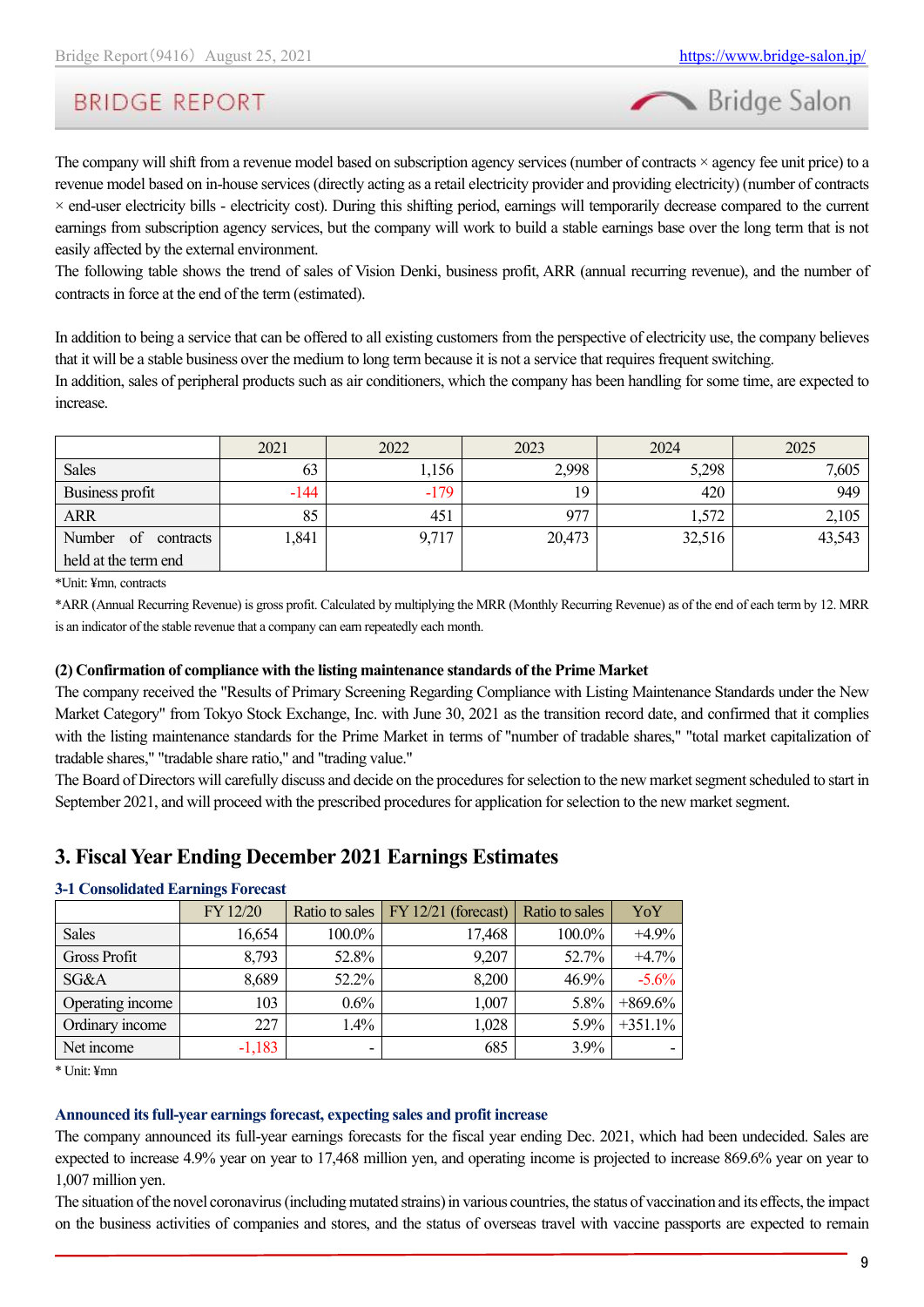

#### uncertain.

The company plans to improve its earnings and profit margins through flexible business operations amid the novel coronavirus pandemic, while aggressively developing new businesses and services (including the improvement of convenience) in anticipation of the postpandemic period, to achieve growth that exceeds the growth potential before the spread of the novel coronavirus.



#### **3-2 Forecast by Segment**

|                                               | FY 12/20 | Composition | FY 12/21   | Composition              | YoY        |
|-----------------------------------------------|----------|-------------|------------|--------------------------|------------|
|                                               |          | Ratio       | (forecast) | Ratio · Profit Ratio     |            |
| Global WiFi                                   | 7,278    | 43.7%       | 8,319      | 47.6%                    | $+14.3%$   |
| Information and Communications Service        | 8,796    | 52.8%       | 8,882      | 50.8%                    | $+0.9\%$   |
| Others                                        | 579      | 3.5%        | 271        | 1.6%                     | $-53.2%$   |
| Consolidated net sales                        | 16,654   | 100.0%      | 17,468     | 100.0%                   | $+4.9%$    |
| Global WiFi                                   | $-90$    |             | 803        | 9.7%                     |            |
| <b>Information and Communications Service</b> | 1,520    | 17.3%       | 1,242      | 14.0%                    | $-18.2%$   |
| Others                                        | $-392$   | ۰           | $-50$      |                          |            |
| Adjustments                                   | $-933$   |             | $-988$     | $\overline{\phantom{0}}$ |            |
| Consolidated operating income                 | 103      | 0.6%        | 1,007      | 5.8%                     | $+869.6\%$ |

<sup>\*</sup> Unit: ¥mn

#### **Global WiFi Business**

It is forecasted that sales will increase and the business will move into the black.

The forecasts reflect steady domestic demand and the increase of subscriptions to Global WiFi for Biz, a standby type Wi-Fi router rental service for corporate customers.

In addition, the forecasts reflect the assumption made in the February 15, 2021 announcement that "in the fourth quarter, the number of overseas travelers (outbound and inbound) will recover 25% from the same period in 2019," while the continuation of temporary contracted work during the pandemic is uncertain and has been excluded from the fourth quarter.

#### **Information and Communications Service Business**

Sales are expected to be unchanged from the previous term, with a decrease in profit.

The current robust situation and the increase in the number of in-house services (monthly subscriptions) are reflected in the forecast figures.

In addition, the aforementioned figures for the impact of the launch of Vision Denki on this term's financial results (sales: -26 million yen, operating income: -166 million yen) have been reflected.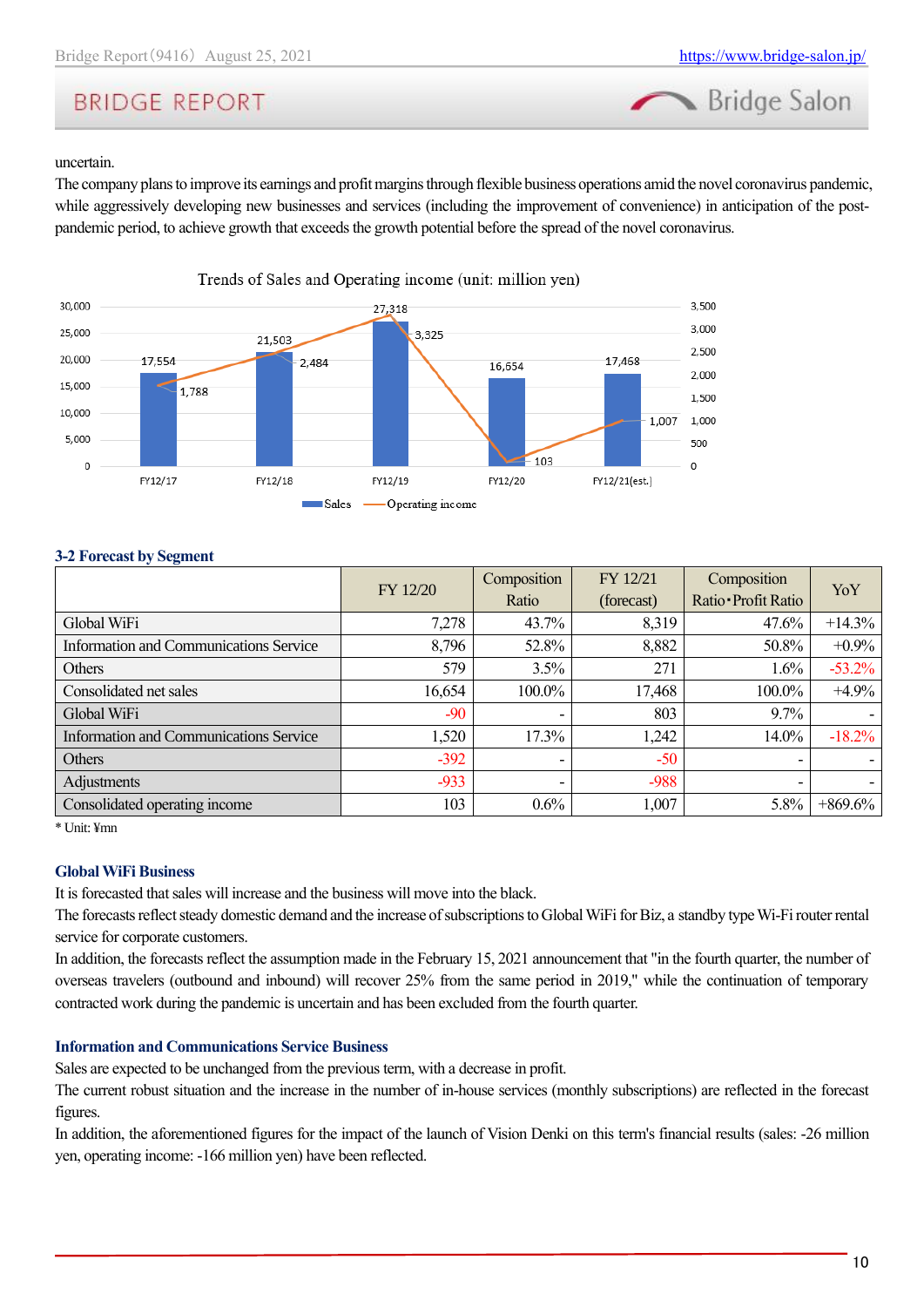



### <span id="page-10-0"></span>**4. Growth strategy considering the post-pandemic world**

#### **4-1 Growth strategy**

For existing businesses, the company will focus on improving productivity by adapting to an online environment, so-called the New Normal.

It has set the following key topics: (1) providing products and services that meet the needs of customers and the times, (2) building and strengthening online sales systems, (3) strengthening up/cross-selling via online business negotiations, etc., (4) brushing up the revenue structure, and (5) enhancing and expanding in-house services.

As for the creation of new businesses and services, Vision aims to foster businesses that will become a third pillar that utilizes its customer base that includes corporate customers in the startup growth phase, corporate customers that undergo business with overseas companies, government offices, local governments and schools, and individual customers that like traveling.

#### **4-2 Specific initiatives**

The main initiatives are outlined below.

| To actively expand sales of Global WiFi | The company will aggressively expand sales of the domestic plan option of Global WiFi          |
|-----------------------------------------|------------------------------------------------------------------------------------------------|
| for Biz                                 | for Biz, which is a standby type service for corporations. With the re-issuance of the         |
|                                         | emergency state declaration, the demand for this service for telework is on the rise.          |
|                                         | In terms of overseas telecommunication achievements (long-term use by local                    |
|                                         | expatriates, etc.), utilization rate is gradually recovering in China, the U.S., Vietnam,      |
|                                         | South Korea, Thailand, etc.                                                                    |
|                                         | The company has started to offer a super-high-speed 5G plan, the first of its kind in the      |
|                                         | overseas Wi-Fi router rental industry. The service will start in Hawaii and the U.S.           |
|                                         | mainland and will be expanded to South Korea, China, Hong Kong, Taiwan, and such, as           |
|                                         | soon as it is ready. The company will continue its efforts to improve service quality,         |
|                                         | network quality, and expand the area of connectivity to provide comfortable mobile             |
|                                         | Internet access around the world for both tourism and business during and after the            |
|                                         | pandemic is controlled.                                                                        |
|                                         | Although corporate overseas travel is currently stagnant, in order to demonstrate its          |
|                                         | competitive edge when travel does recover, the company plans to strengthen its                 |
|                                         | relationships with corporate customers.                                                        |
| To strengthen domestic Wi-Fi sales      | In addition to strengthening sales of Wi-Fi for telework, the company will focus on            |
|                                         | expanding sales of Wi-Fi for educational institutions and local governments. Due to the        |
|                                         | convenience of renting in one-day units, the use of this service is increasing as a substitute |
|                                         | for moving or hospitalization.                                                                 |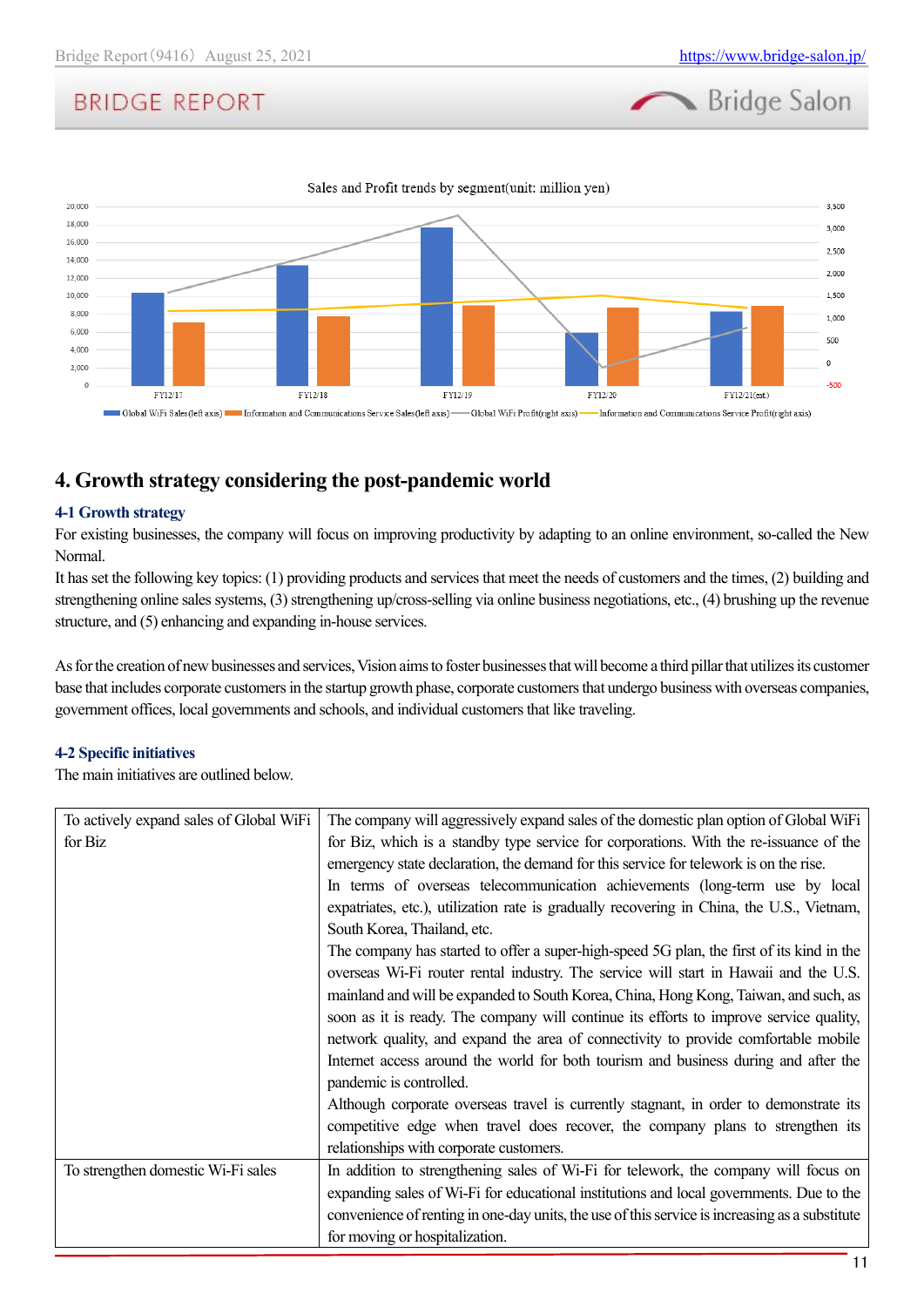

|                                         | The company has advantages in marketing, brand strength (Global WiFi), price, the               |
|-----------------------------------------|-------------------------------------------------------------------------------------------------|
|                                         | various communication plans that meet the needs, remote support in case of failure, and         |
|                                         | customer base.                                                                                  |
| Online learning through the GIGA        | To contribute to the promotion of online learning as outlined in the GIGA School Concept        |
| School Concept                          | by providing a wider range of options, such as Wi-Fi router rental, telecommunication           |
|                                         | device sales & data communication contracts.                                                    |
|                                         | Local governments purchase Wi-Fi routers and distribute them to homes that do not have          |
|                                         | a Wi-Fi connection.                                                                             |
| Vision WiMAX                            | A sales model service geared toward customers considering the purchase of a Wi-Fi               |
|                                         | router, created to meet the needs of people that want to be able to try using a Wi-Fi router    |
|                                         | before buying it (the most common answer in a questionnaire targeted at customers after         |
|                                         | renting a Wi-Fi router).                                                                        |
|                                         | Customers will first try out the router by renting it (with a special limited discount), check  |
|                                         | the communication environment, and then purchase the Wi-Fi router that meets their              |
|                                         | needs. Vision trades in the device when the contract is canceled.                               |
| tsuyaku-fukikae.com (Interpreter-       | The company has launched interpretation services for online and offline business meeting        |
| Dubbing.com)                            | and conference, as well as video translation and dubbing services under the slogan,             |
|                                         | "Overcoming the language barrier, make your business more global." It provides                  |
|                                         | interpretation, translation, and dubbing services that can be used in a variety of business     |
|                                         | situations at reasonable prices.                                                                |
|                                         | The company provides simultaneous and consecutive interpretation for business                   |
|                                         | meetings and conferences with overseas companies and investors via web and telephone            |
|                                         | conferences, and creates dubbed videos, etc.                                                    |
| To strengthen in-house services         | Sales of the VWS series, which provides only necessary functions in the cloud for a             |
|                                         | monthly fee, and Vision Crafts!, which is also a monthly home page building service,            |
|                                         | have been strong.                                                                               |
| Vision Denki, a new electricity service | As mentioned above, even after the deregulation of electricity, the company has been            |
|                                         | supporting customers in reducing their electricity bills by partnering with retail electricity  |
|                                         | providers and acting as a subscription agency in response to their comments that the rate       |
|                                         | system is difficult to understand and remains expensive in the end. However, by                 |
|                                         | becoming a direct retail electricity provider and offering its own rate plans, the company      |
|                                         | believes it will be able to provide more affordable and stable low-voltage electricity. In      |
|                                         | addition, the company started providing this service because it is expected to be a stable      |
|                                         | source of revenues.                                                                             |
|                                         | The company will contribute to the decarbonization (carbon neutrality) of customers.            |
|                                         | In terms of electricity use, this is a service that could be offered to all existing customers. |
| <b>Glamping Business</b>                | The Glamping Business is scheduled to begin operations in the first half of 2022 as the         |
|                                         | third pillar of growth following the Information and Communications Service Business            |
|                                         | and the Global WiFi Business.                                                                   |
|                                         | The cost for acquisition of land for the operation (including lease), acquisition and           |
|                                         | installation of equipment such as dome-shaped tents, etc. is approximately 1.2 billion yen.     |
|                                         | The selection of sites, facilities, and services is progressing smoothly in preparation for     |
|                                         | the launch of the business.                                                                     |
|                                         | Air conditioning and heating, private toilet and outdoor bath, all-weather support,             |
|                                         | completely private space glamping.                                                              |
|                                         | A major advantage is that President Sano's family already has the experience and                |
|                                         | knowledge in running the business.                                                              |
|                                         |                                                                                                 |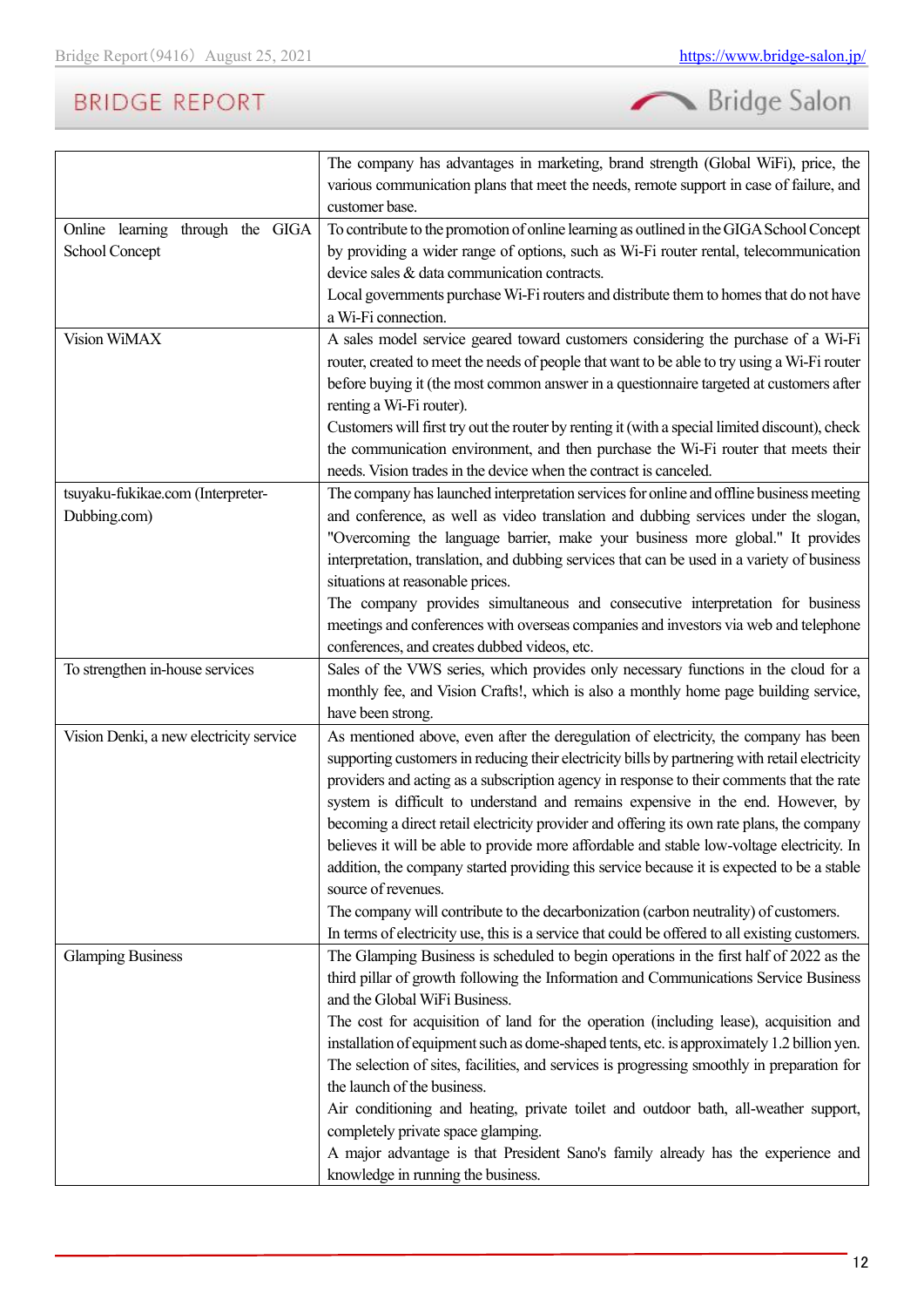

#### **4-3 Expansion of Recurring Revenue and In-house Services**

The company is working to strengthen its recurring revenue and in-house services (monthly subscription), which will provide a stable revenue base over the long term.

Since the fiscal year ended Dec. 2019, the company has been focusing on increasing subscriptions to in-house services (monthly subscription) and is strengthening sales and expanding services to achieve a gross profit of 1 billion yen. Gross profit for the first half of 2021 was made with good progress of 480 million yen.

(Recurring revenue includes the recurring fees associated with subscription agency contracts in the Information and Communications Service business and maintenance fees in the office automation equipment sales business.)



#### Stocks earnings and In-house services gross profit trends (100 million yen)

### <span id="page-12-0"></span>**5. Conclusions**

The Global WiFi Business seems to be firmly in the black on a quarterly basis. The number of subscriptions and usage for Global WiFi for Biz, a standby type service plan for corporations, have been increasing due to the growing use of the service for telework. Although the state of emergency has been extended again until September 12, the company has always been aware that the severe and uncertain business environment will continue this term, and it is actively working to capture demand in the wake of the novel coronavirus crisis.

While it may take some time for the company to achieve full-fledged growth again through the recovery of travel, we will be watching the company's progress in building a stable business foundation through the expansion of its business portfolio, including the strengthening and launch of medium to long-term stable businesses such as the strengthening of its own monthly service and the new electricity service Vision Denki, and the launch of the Glamping Business, in which the company already has expertise.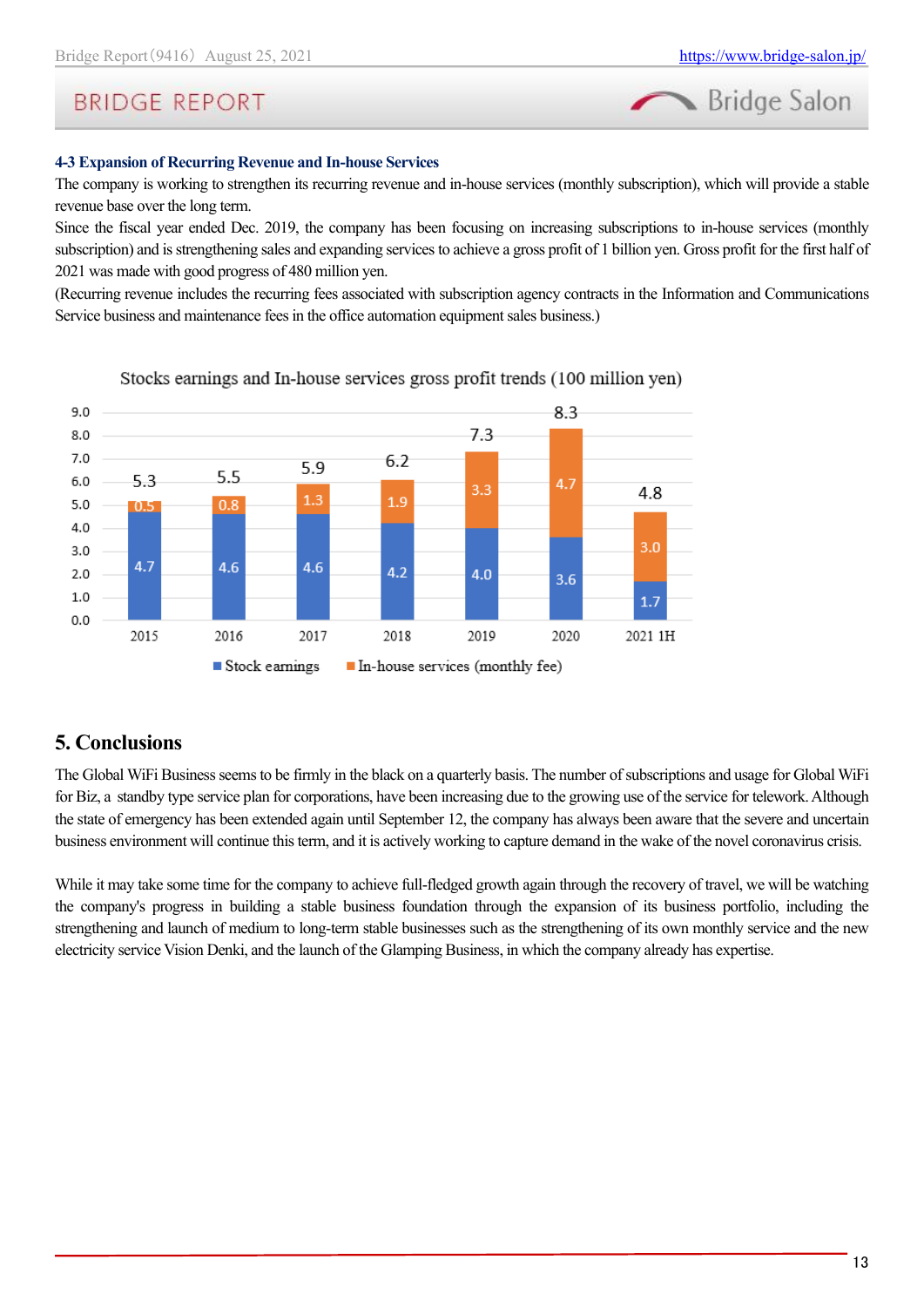

# <span id="page-13-0"></span><**Reference1: Initiatives for ESG**・**SDGs**>

In a desire to contribute to "the future of telecommunication will be for the betterment of everyone's future," the company aims to increase its corporate value and for continuous growth through management and business strategies giving consideration to ESG ("Environment, Social, and Governance.") Further, it will contribute to the revolution in telecommunications technology and sustainable development of the society by taking measure to solve major social issues included in the SDGs provided by the United Nations. The SDGs are global goals intended to be achieved between 2016 and 2030, specified in the "2030 Agenda for Sustainable Development" adopted in the United Nations Summit held in September 2015.

#### **Environmental**



The company has acquired "Green Site License" that offsets carbon emissions via websites and an environmental certification for prevention of global warming by "Green Power" as part of  $CO<sub>2</sub>$  reduction activities of website. The company carries out information transmission, support activities in affected areas, and cooperates with and provides support for "Shinsai Regain," a specified NPO supporting various activities, to achieve "realize a society where people can support each other in times of earthquake disasters." Furthermore, the company is promoting affordable rental of energy-saving LED lighting and paperless operation within the company. The company is also operating its business with the minimum necessary amount of property, plant and equipment necessary. At the end of the fiscal year ended December 2020, property, plant and equipment accounted for 3% of total assets, with the company adapting to various changes in the environment.

#### **Social**



With health and well-being, the balance between job satisfaction and economic growth, and equality in mind, the company is promoting measures such as the use of various recruitment channels(fair hiring, referral hiring, employment of female workers (33%), multinational workers (16.9%), and disabled people), the introduction of a personnel system and its own benefit system in line with the environment of the times (shorter working hours, shift-work system, flextime system, hydration allowance in summer, flu shots subsidy, etc.). Also, the company is making efforts to ensure an environment where employees can focus on their work by running "Vision Kinds Nursery," a company-led nursery and hire human resources with childcare responsibilities and motivation to work, in addition to making work rules flexible and enhancing the leave system for employees at the time of childbirth or with small children, in order to support their child care and create a working environment with comfort.(established a childcare facility on CLT's premises, where more than 90% of the employees are women.)In addition to the above, the company supports the activities of Japan Heart, which works based on the idea of "delivering medical care to where it does not reach" to realize a society where everyone can receive medical care equally regardless of their countries, regions, race, politics, religion or circumstances and feel "grateful to have been born," as one of the corporate members.

#### **Governance**



The company has obtained "ISO/IEC 27001," the ISMS international standard, and is taking measures for information assets' correct and safe handling, operation, monitoring, revision, maintenance, and continuous improvement, in order to protect them within the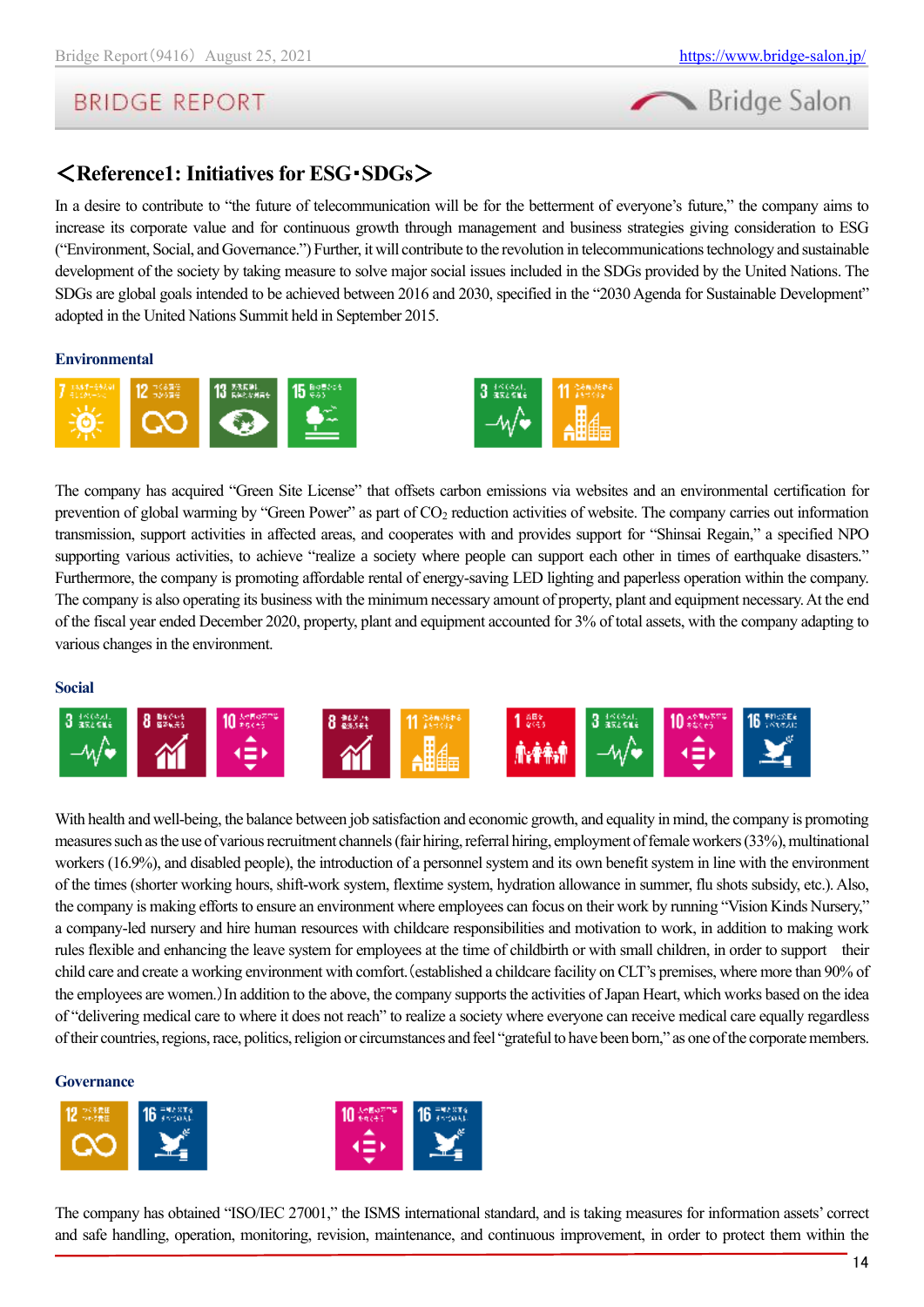



applicable range from the threats related to information security.

Furthermore, the company promotes risk management in business activities and thorough compliance to strengthen governance considering the importance to win continuous trust from the stakeholders, and also appoints 3 out of 6 directors from outside (including one woman) who are enterprise managers, and all 4 auditors too from outside who are accountants or lawyers to ensure transparency and soundness in management.

### <span id="page-14-0"></span><**Reference2: Regarding corporate governance**>

#### ◎ **Organization type, and the composition of directors and auditors**

| Organization type | Company with an audit and supervisory board |
|-------------------|---------------------------------------------|
| <b>Directors</b>  | 6 directors, including 3 outside one        |
| Auditors          | 4 auditors, including 4 outside ones        |

#### ◎ **Corporate Governance Report**: **Updated on August 12, 2021**

#### **Basic policy**

Our corporate group improves ourselves to change clients' expectations into impression, pursues innovation without hesitation to actualize the ideal, always feels grateful about the support of many people (stakeholders), and operates its business activities with a humble mindset. Under this code of conduct, Vision observes laws, in-company regulations, and policies, carries out business in good faith, and strives to realize optimal corporate governance.

#### **<Main Reasons for Non-compliance with the Principles of the Corporate Governance Code (Excerpts) >**

【Principle 4-1-3 Roles and responsibilities of the board of directors (1) (To oversee the planning by a successor to the chief executive officer and others)】

Under a business environment that will change from time to time, our company will have thorough discussion before appointing top executives. For instance, in our company the board of directors will designate top executives from candidates who are considered appropriate for the position in terms of their personality, knowledge, business performance, and other factors, in accordance with our management philosophy and business strategies. We will hold discussion on supervision of succession planning.

#### **<Disclosure Based on the Principles of the Corporate Governance Code (Excerpts)>**

#### 【Principle 4-8 Effective utilization of independent outside directors】

In the company, three of the six directors are independent outside directors. We believe that the three independent outside directors will contribute to strengthening our corporate governance by utilizing their extensive experience in web marketing, inbound business, the financial industry, global business, and other areas, as well as their experience as corporate managers, to monitor the company's management and provide advice on the company's overall management.

【Principle 4-9 Criteria for judging the independence of independent outside directors and their qualifications】

The company selects its directors with reference to the Companies Act and the standards established by the Tokyo Stock Exchange. In addition, the company has selected individuals who can provide advice on all aspects of the company's management based on their extensive experience and knowledge.

【Supplementary Principle 4-11-1 Preconditions for ensuring the effectiveness of the board of directors and board of corporate auditors (policies and procedures for the composition and selection of the board of directors)】

The company's board of directors consists of internal directors who are well versed in the company's business and operations, and external directors who have a wealth of experience and a broad range of knowledge to ensure a balance and diversity of knowledge, experience, and abilities across the board.

【Supplementary principle 4-11-2 Preconditions for ensuring the effectiveness of the board of directors and board of corporate auditors (concurrent positions of directors and corporate auditors)】

Directors and corporate auditors allocate the time and efforts necessary to properly perform their roles and responsibilitiesto their duties as directors and corporate auditors, and their concurrent positions are within a reasonable range. The status of their concurrent positions